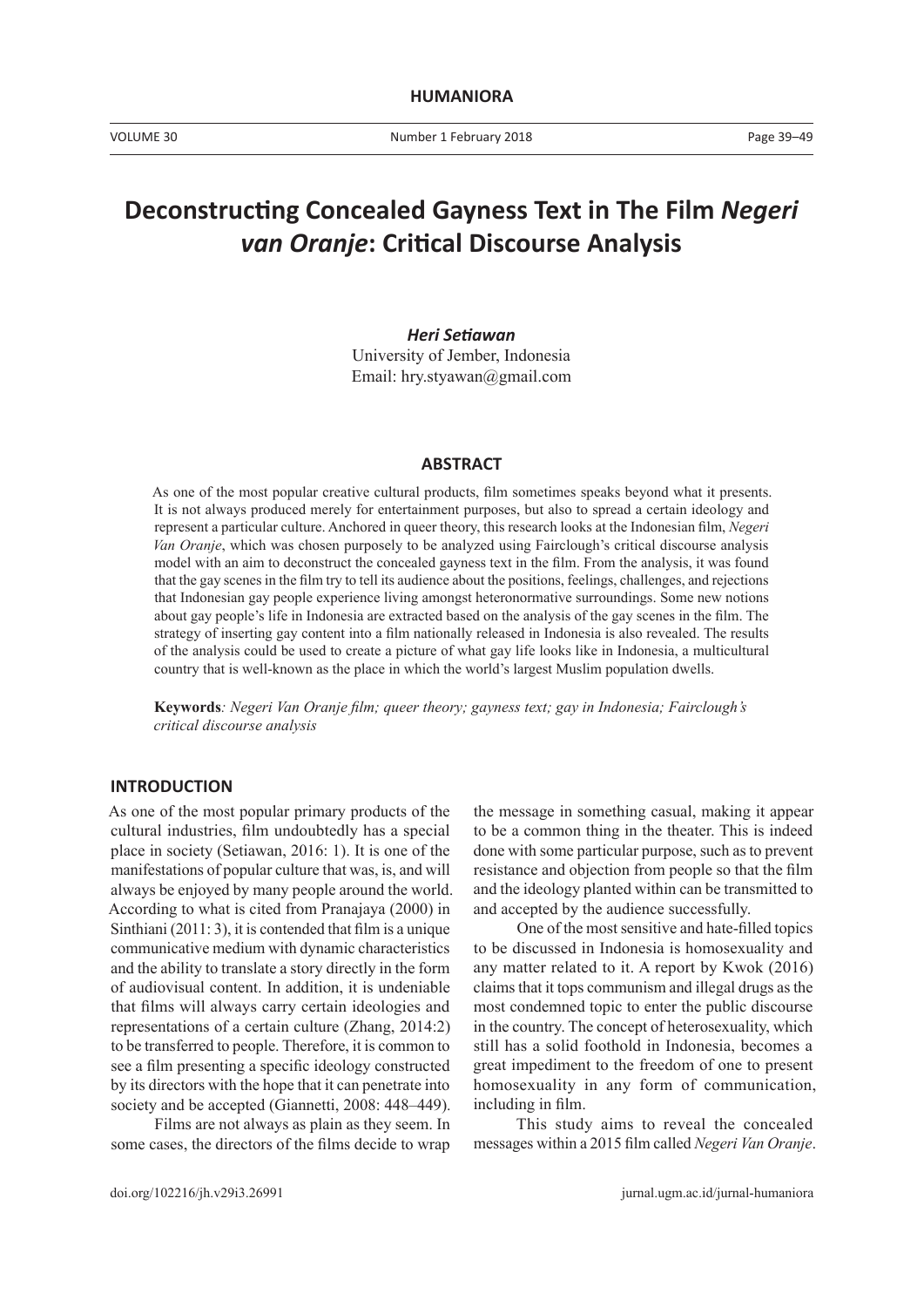This film is actually an adaptation of a best-selling novel with the same name released in 2009. The plot of this film surrounds five Indonesian master's degree students' friendship in the Netherlands. In the middle of the story, there are scenes revealing that one of them, Geri, happens to be gay. Eventually, Geri comes out to his friends.

The scenes depicting Geri's coming out and his narration of his feelings associated with being gay will be the foci of this article. The dialogues and scenes will be analyzed using Fairclough's critical discourse analysis model, to dig up the truth and finally delineate what the director of this film wanted to tell about gay life by using the representation of Geri in the film.

There is a myriad of previous research on films in which gayness is the focal topic, such as that by Gythfeldt (2008), Bermudez (2008), Bendel (2013), and Zhang (2014), to name a few. However, something that makes this research different from the aforementioned ones is that it employs Fairclough's critical discourse analysis model amalgamated with queer theory to analyze a film containing gay matter. Moreover, the film analyzed in this research is an Indonesian film. Therefore, the results of the analysis of Indonesian gayness would be more profound and more contextual in reflecting what is happening to gay people in Indonesia.

### **Fairclough's Critical Discourse Analysis**

Fairclough's CDA model, often addressed as a social change model, is influenced by the theory of Mikhail Bakhtin on genre, particularly in the analysis of discourse practice, as well as the theory of Antonio Gramsci's theory of hegemony in the analysis of sociocultural practice (Fairclough, 1995: 2). In his CDA model, there are three stages, namely description, interpretation, and explanation, employed to explore and analyze three elements in a text such as language text (spoken or written), discourse practice (text production and text interpretation), and sociocultural practice (situational, institutional, and societal) (Fairclough, 1989; 1995: 2). These three elements are depicted in Figure 1

### **Queer Theory**

Queer theory investigates cultural features and discursive actions in societies enforcing heterosexuality as the norm—this is called heteronormativity—and questions the whole concept of sexual identities (Nelson, 1999; Cameron & Kulick,





2003; Motschenbacher & Stegu, 2013) in Rahikainen (2014: 4). This theory more or less questions and deconstructs the notions of fixed genders to which humans have been exposed since a long time ago. In short, queer theory proposes a flexibility, fluidity, and freedom for people to understand, perform, and exercise their gender in whichever way they prefer. This makes this theory appear to be an unorthodox view of discipline (Spargo, 2000).

Queer theory, along with queer criticism, are of paramount importance specifically when analyzing queer films or gay films, since these films are considering human sexuality (Bendel, 2013: 25). The cognizance of these matters will hinder the audience from presupposing and stereotyping the gay films prior to watching them. Therefore, instead of cringing whilst watching the films, they will be directed to enjoy and appreciate their virtues.

### **Homosexuality in Indonesia and Indonesian Film**

Homosexuality, colloquially known as being gay, is one of three major sexual orientations (the others being heterosexuality and bisexuality) that give people the experience of having love, affection, and romantic feelings—sentimentally or erotically, predominantly or exclusively—towards those with the same sex; e.g. men to men (Sugiarto, 2013: 278; Wedhanti and Fridari, 2014: 363). Although there is no official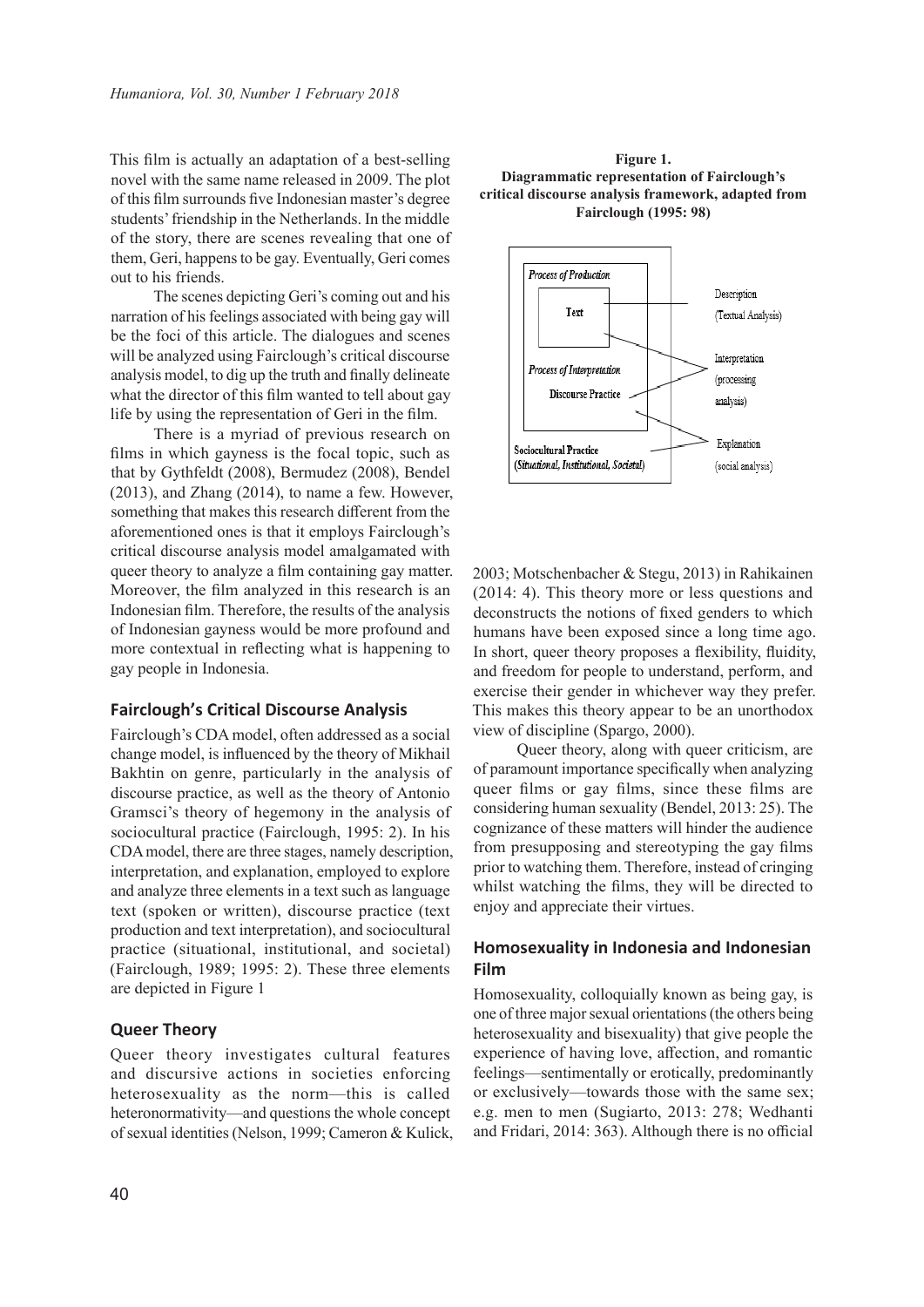law stating that homosexuality is illegal and can be considered a crime in Indonesia (Yosephine, 2016), rejection from many elements of society who still hold a hetero-patriarchal point of view, the government included, serve as an impediment to gay individuals living with their way of life (Maimunah, 2014:62; Muthmainah, 2016:13). It is not appalling to see this fact since Indonesia is a country with a predominantly Muslim and Christian population. Both religions can be interpreted as conservative, largely disapproving of homosexuality, its practice, and its influences on society (Pew Research Center, 2013; UNDP, USAID, 2014: 9). This rejection of homosexuality is becoming a serious threat for homosexual people in Indonesia, because although Indonesia does not enforce Islamic law, the fact that the majority of Indonesians are Muslim makes it unconsciously legal to see this matter using an Islamic point of view (UNDP, USAID, 2014: 23).

That Indonesian culture by and large views gays as belonging to a norm deviant group makes most Indonesian people reticent to accept the existence of gay individuals (Nugroho *et al.,* 2010: 17). Furthermore, it has been found that the gay community is the most hated object in the country, even more so than communism and illegal drugs (Kwok, 2016).

The initial public penetration of homosexuality into the Indonesian film industry occurred in 2002 at the same time as when the Q! Film Festival was held. There were three local films containing homosexual matters, namely *Aku, Perempuan dan Lelakimu*, *Duniaku, Duniamu, dan Dunia Mereka*, and *Ternyata...!* (Maimunah, 2014: 59–60). Although this festival has been held several times, it has done so rather "invisibly" by using the term "queer" instead of "homosexual", so that it is a "queer" film festival as opposed to a "homosexual" one. It can be understood that even though had the courage to hold such a film festival, they were still unsure about revealing their identity publicly.

There are a number of current Indonesian films that explicitly included homosexual matters within in. Some of them are *Arisan 1* (2003), *Coklat Strawberry* (2007), *Arisan 2* (2010), and *Cinta yang Dirahasiakan* (2013).

### **METHODOLOGY**

This research using a qualitative descriptive method anchored in queer theory by employing Fairclough's critical discourse analysis model to analyze the film

*Negeri Van Oranje*. The film was chosen purposely by taking into account that (1) the film is an Indonesian film, (2) the film is directed by and starring Indonesian people, (3) the film has a gay storyline, (4) the film is relatively new (released in the late 2015), and (4) the film can be easily accessed. Furthermore, this research was conducted to answer questions such as:

- 1. How are Indonesian gay people and their lives constructed in the film?
- 2. How do the roles of the film's producers and audience in its production and consumption, respectively, explain a gay person's current condition in Indonesia?
- 3. How do sociocultural elements affect the production and consumption process of the film?

### **Negeri Van Oranje**

*Negeri Van Oranje* is a drama, romance, and adventure film. It was directed by Endri Pelita, in collaboration with the writers of the novel. It was released on December 23rd, 2015. The film held the ninth position amongst the ten best-selling Indonesian films in 2015, with an audience of 490,788 and its estimated gross revenue of Rp. 14.4 billion (Film Indonesia, 2015; Riantrisnanto, 2016).

*Negeri Van Oranje* tells of five Indonesian students undertaking their post-graduate studies in the Netherlands. They are Banjar, Geri, Wicak, Lintang, and Daus. They are united in a group they call AAGABAN. AAGABAN is an abbreviation of *Aliansi Amersfoot Gara-Gara Badai di Netherland.*  Their first meeting in the Netherlands is at Amersfoort when they are trapped in a snow storm in a train station, and they become more intimate as friends afterwards.

However, in the middle of their tight friendship, a problem arises when the four males in the group start to compete to win the heart of Lintang, the lone female. Actually, Lintang has special feelings for Geri, the most charming guy in the group. Fortunately, Geri treats Lintang nicely, just as Lintang expects from him.

Three quarters through the film, when Lintang wants to meet Geri in his apartment, she accidentally sees him and another man about to share a kiss. Lintang is greatly appalled to see that the man whom she adores is gay. Geri then runs after Lintang to explain everything. Initially, Lintang is furious with Geri, for he had never told her and the other friends about his sexual orientation, but after his explains his condition and what he experiences as a gay man, Lintang understands. Geri consequently also comes out to the other friends in AAGABAN.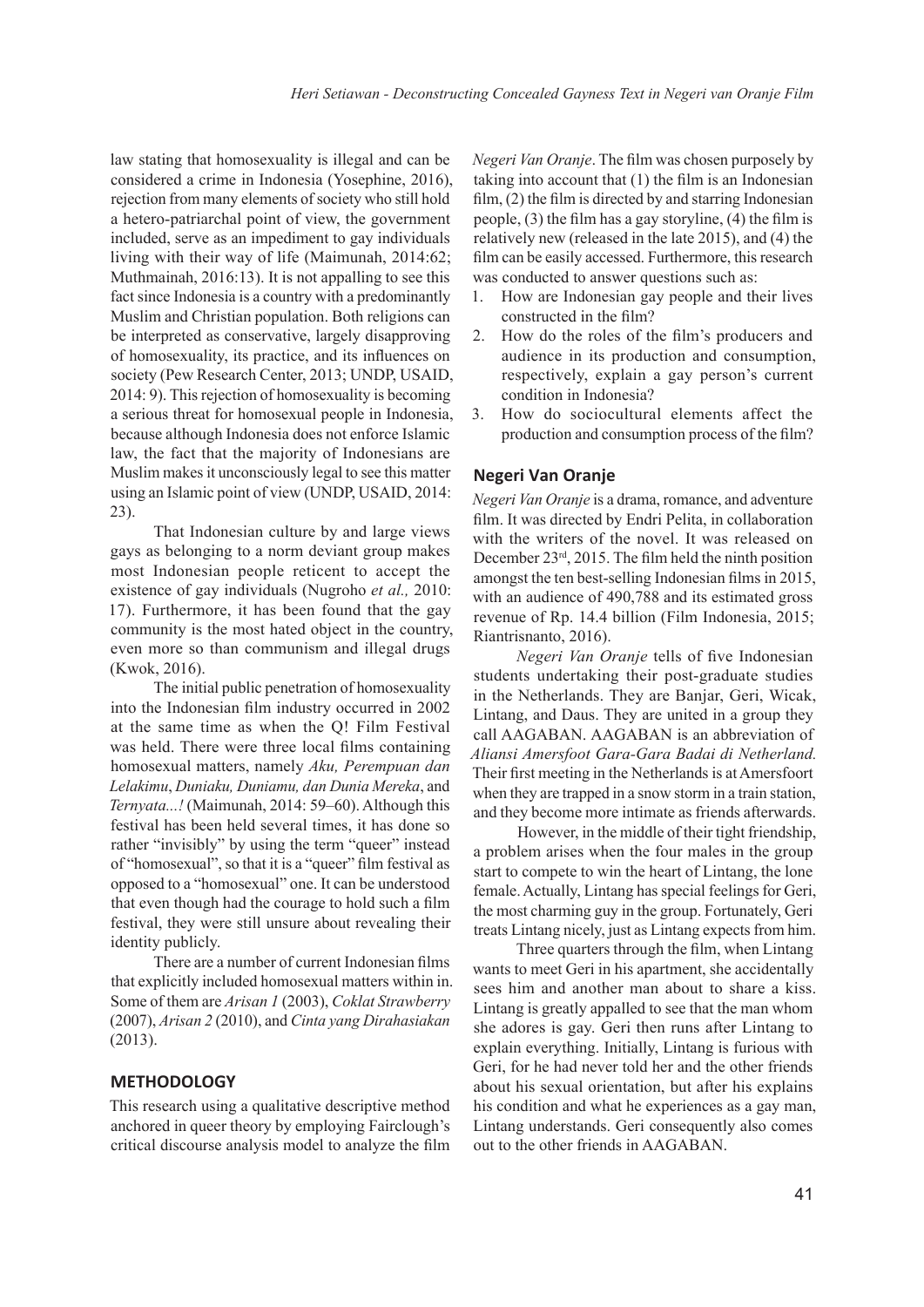The last scene in the film shows Lintang's decision to choose Wicak as her husband.

### **Instrumentation**

Analysis of the film was conducted by employing Fairclough's model of critical discourse analysis. It consists of three elements to analyze, viz. text, discourse practice, and sociocultural practice (Fairclough, 1995: 97). Text analysis means the text is analyzed linguistically, which includes the vocabulary, grammar, and textual structure (Fairclough, 1996: 111). Those elements were analyzed to answer three things, namely the experiential value (a representation of ideology carried in the text), relational value (construction of the relation between the text producer and the consumers), and expressive value (construction of the identity of the text producers and consumers are presented in the text) (Eriyanto, 2006: 287). However, as Van Dijk (1995) argues that the work of critical discourse analysis is not limited to purely verbal objects, the researcher therefore included the analysis of the representative gay scenes in the film. This will also be considered part of the text analysis stage. Discourse practice analysis is an analysis of the dimensions related to text production, distribution, and the consumption process (Fairclough, 1995: 2; Fauzan: 2013). However, only two of the dimensions will be discussed in this article, viz. the production and the consumption. Information on the production dimension will be derived from the background of the scriptwriters and film director, whilst information on the consumption dimension is acquired from the comments of the audience on YouTube and a number of the film's audience members in the theater. Sociocultural practice analysis is a form of analysis based on the social context outside the production process (Eriyanto, 2006:320–321). In this section, the researcher will present the current social condition in Indonesia towards gay people, particularly in the year when this film was released and in theaters, around 2015–2016.

The use of queer theory is treated by the researcher as the control when analyzing the gay contents of the film. This will help the researcher be cognizant of the other genders rather than only the heterosexual one. Therefore, by being aware of this theory, the researcher will have a better point on the film instead of problematizing the gayness *per se*.

# **FINDINGS AND DISCUSSION**

### **Text Analysis**

Below is a transcript of the conversation between Geri and his friends in AAGABAN while he is coming out.

Lintang:

**(1)** Kenapa gak loe jujur aja sama gue?

**(1)** Why did you not just tell me the truth?

Geri:

**(2)** Jujur kalau gua gay?

**(2)** *To tell you that I am gay?*

Lintang:

**(3)** Gue merasa bego banget tau nggak, Ger! **(4)** Selama ini gue pikir loe ke gue...

**(3)** *I feel stupid, you know!* **(4)** *I was thinking that you...*

#### Geri:

**(5)** Gue minta maaf sama lo kalo gue udah buat lo salah nilai perhatian gue selama ini ke lo. **(6)** Tapi gue sama sekali gak ada maksud apa-apa.

**(5)** *I apologize for that if I have made you misinterpret my attention to you during this time.* **(6)** *But, honestly, I did not have any bad intention by doing that to you.*

Lintang:

**(7)** Terus apa?! **(8)** Lo yang paling perhatian. **(9)** Lo yang palingcare. **(10)** Lo yang paling pengertian sama gue. **(11)** Buat apa? **(12)** Buat nutupin diri lo yang sebenarnya?

**(7)** *So what?* **(8)** *You are the most caring.* **(9)** *You are the most understanding.* **(10)** *What are those things for?* **(11)** *For what?* **(12)** *To hide who you truly are from us?*

Geri:

**(13)** Gue beneran care sama lo. **(14)** Gue beneran sayang sama lo.

**(13)** *I do care for you.* **(14)** *I do love you.*

Lintang:

**(15)** Tapi tanpa lo sadari, lo udah mainin perasaan gue.

**(15)** *But, unconsciously, you have played my heart.* Geri:

**(16**) Gue sama sekali gak ada niat buat mainin perasaan lo, Nan! **(17)** Sama sekali nggak! **(18)** I wish gue bisa jujur sama lo. **(19)** Gue bisa jujur sama diri gue sendiri. **(20)** Lo pikir ini gampang? **(21)** Lo tau pandangan orang soal ini kayak gimana. **(22)** Lo pikir gue seneng ngejalani ini semua? **(23)** Capek, Nan! **(24)** Lo harus berpura-pura di depan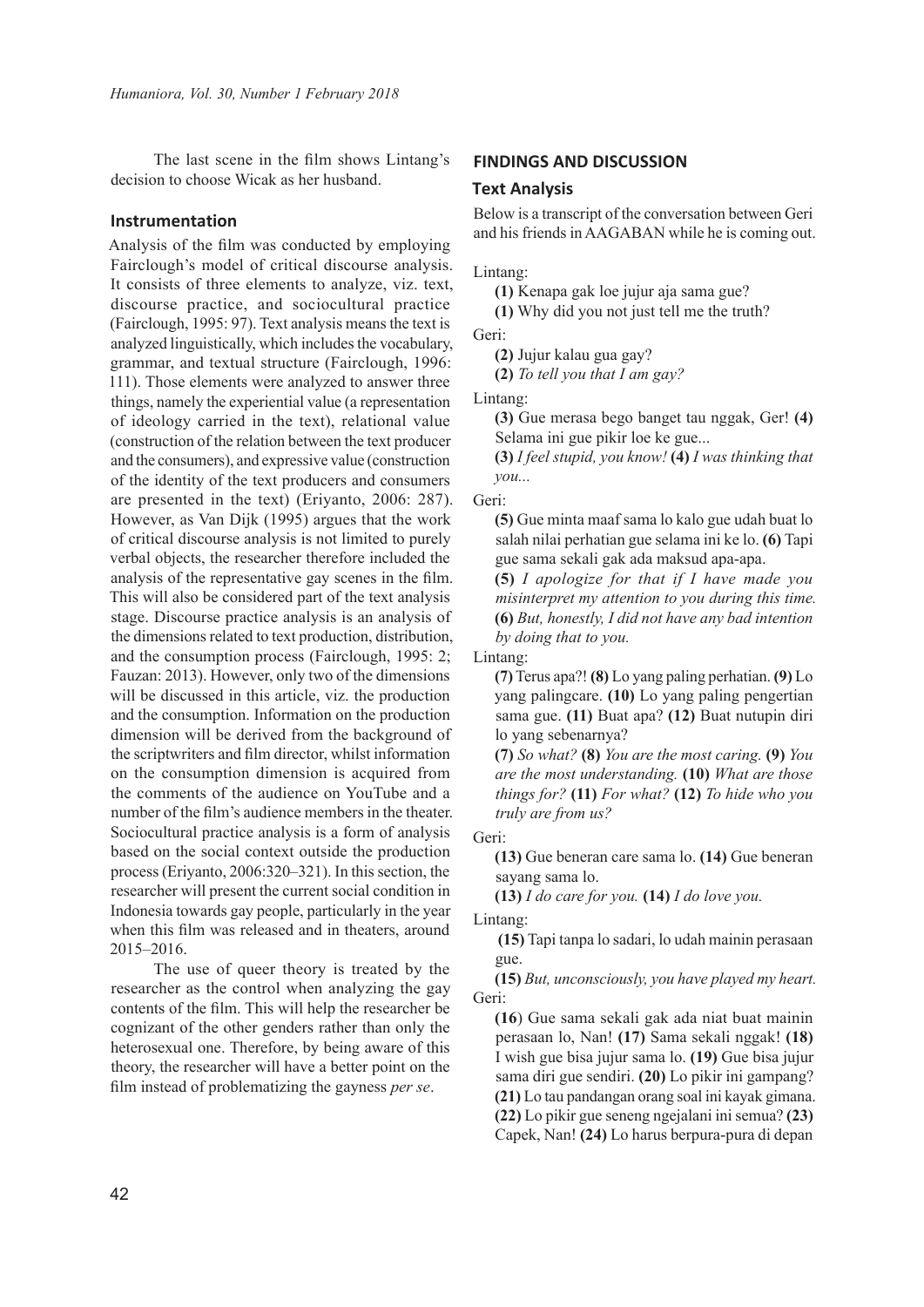semua orang, karena takut lo gak bisa diterima sama semua orang, sama keluarga lo, sama tementemen lo, bahkan sama sahabat-sahabat loe sendiri! **(16)** *I never have intentions to play your heart, Nan!* **(17)** *Never!* **(18)** *I wish I could be honest to you.* **(19)** *I could be honest to my own self.* **(20)** *Do you think this easy?* **(21)** *You know how people see this toward this matter.* **(22)** *Do you think I am happy with this?* **(23)** *I am tired, Nan!* **(24)** *You must pretend before all people just because you are afraid of not being accepted by them, by your family, by your friends, even by your best close friends!*

#### Lintang:

**(25)** Ger, kita sahabat kok. **(26)** Dan lo gak perlu nutupin apa-apa dari kita.

**(25)** *Ger, we are friends.* **(26)** *And you do not need to hide anything from us.*

#### Geri:

**(27)** Gue minta maaf sama lo semua karena gue baru bisa berterus terang sekarang. **(28)** Tapi gue jujur, udah... udah lebih lega sih sekarang.

**(27)** *I am sorry because I have just got the courage to tell you all the truth.* **(28)** *But, honestly I am relieved now.*

### Wicak:

**(29)** Gue aja gak masalah, Bro. **(30)** Gak ada yang salah yang salah dengan pilihan hidup lo.

**(29)** *I do not have problems with that, Bro.* **(30)** *There is not something wrong with your life choice.*

### Geri:

**(31)** Thanks.

**(31)** *Thanks.*

### Banjar:

**(32)** Ger, gue dukung lo, Bro!

```
(32) Ger, I support you, Bro!
```
### Daus:

**(33)** Parah si lo! **(34)** Tapi ya sudah lah! **(33)** *Damn, Man! (34) But it is okay!*

Geri:

```
(35) Thank you, Us!
```
**(35)** *Thank you, Us!*

## Wicak:

**(36)** Terus minum kita! **(36)** *Let's drink!*

### Daus:

**(37)** Eits, sebentar, sebentar. **(38)** Eeh... ini buat, penasaran saja sih. **(39)** Biar clear! **(40)** Gue penasaran aja. **(41)** Tapi lo gak bakal ini kan,

maksudnya kayak, lo gak punya feeling kan terhadap gue? **(42)** Nggak maksudnya ini biar clear aja gitu. **(43)** Abisnya kan kita temen nih, nggak maksudnya, gue khawatir aja nih. **(44)** Karena kita tu temen gitu dan gue eeh.

**(37)** *Wait a moment.* **(38)** *I wonder.* **(39)** *I want to make this clear.* **(40)** *I wonder.* **(41)** You will not have a feeling to me, right? **(42)** *I just want to make this clear.* **(43)** *Well, we are friends, I am just worried.* **(44)** *You and I are friends, and I ...*

### Geri:

**(45)** Soal itu bisa gue jamin dari sekarang

**(45)** *I can guarantee that from now.*

Daus:

**(46)** Oh ya udah kalau gitu. **(46)** *Oh well... that is good.*

#### **Vocabulary Analysis**

In general, the conversation above is mainly about what Geri feels as a gay man. The content of the conversation, particularly between Geri and Lintang, tells of the impediments, challenges, and refusal that Geri experiences in being gay. The words *I wish* when Geri says "*I wish gue bisa jujur sama lo. Gue bisa jujur sama diri gue sendiri*," signify that Geri still wishes that he could accept his gayness. This reflects that in fact he rejects his gayness. The word *wish* in English has a different significance from *hope*. *Wish* is seen as more hopeless than *hope*, meaning that by saying the word *wish* it is really difficult for Geri to accept his gayness. The idea that Geri rejects his gayness is further supported by the next sentences, "*Lo pikir gue seneng ngejalani ini semua? Capek, Nan!*" The vociferation of "*Capek, Nan!*" can be regarded as a metaphor signifying that Geri feels hopeless with his gayness. He tries very hard to object to his gayness, but it never becomes productive. This will also relate to the notion that not all gay people are happy and accepting of their gayness. Some of them might say they are proud of being gay, but we could not just generalize this matter. What Geri says in the film is a representation that some gay people reject their gayness and think that being gay is not what they are supposed to be.

The next metaphor is "*udah lebih lega sih sekarang*". Those words are said after Geri comes out. This can be understood as reflective of the pinnacle moment of a gay person, when they come out. Coming out is seen as the most difficult thing to do. However, once they have the courage to come out, it will ease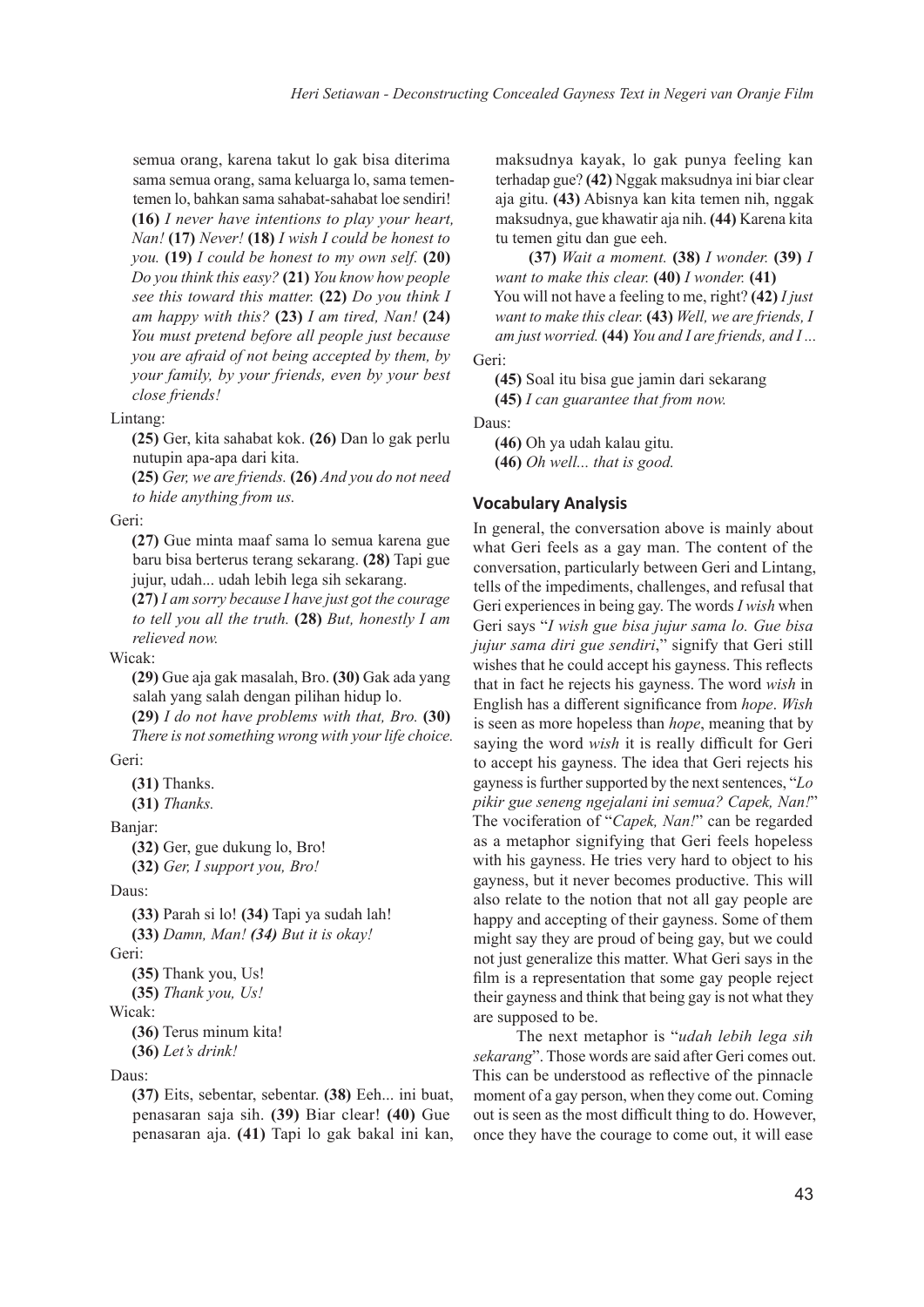their burden. It is like they are reborn as a new person with a new chapter in their life.

The words, "*parah si lo, tapi. Ya sudah lah!*" spoken by Daus signify a euphemistic expression of "acceptance" that is preceded by criticism. When Daus says "*Parah si lo*," it means that Daus actually still cannot accept that Geri is gay and still regards it as something outlandish and deviant. We cannot say that Daus accepts Geri's gayness, but rather merely tolerates it. Acceptance and tolerance are different things. Accepting means that a person agrees and sees that something other people do is right, but tolerating means that a person cannot agree with what other people do but will still respect them in their own way. Acceptance is reflected in the sentences spoken by Wicak and Banjar in reference to Geri's gayness, "*Gue aja gak masalah, Bro. Gak ada yang salah yang salah dengan pilihan hidup lo*," and "*Ger, gue dukung lo, Bro!*" By saying that "there is not something wrong with your life choice" and "I support you," it can be inferred that both Wicak and Banjar accept Geri just the way he is.

The last metaphor found in the conversation is when Banjar says, "*Terus minum kita!*" The words, "*Terus minum kita!"* not only can be understood as an invitation for people to drink, but also Banjar wanting to celebrate the moment when Geri finally dared to come out to reveal who he was. This also could be seen as Geri's friends' support, acceptance, as well as tolerance towards Geri's gayness.

#### **Grammar Analysis**

Grammar analysis covers several things. Grammar analysis of *Negeri Van Oranje* in this article covers positive and negative sentences, modes, and modality.

### *Positive and Negative Sentences*

There are 37 positive sentences and nine negative sentences found in the conversation (Table 1).

Fairclough's (1989: 125) proposition that "negation obviously has experiential value in that it is the basic way we have of distinguishing what is not the case in reality from what is the case" suggests that when a speaker or writer tends to use a more positive sentence, they are asserting and ensuring the validity of correctness of what is being said or written. In conclusion, the fact that the positive sentences are more commonly found in the dialogue signifies that most of the utterances reflect honesty and the reality of what actually and really happens to gay people in Indonesia.

**Table 1. Positive and negative sentences in conversation between Geri and his friends when he comes out**

| <b>Sentence</b> | <b>Number of Sentence</b>      |
|-----------------|--------------------------------|
| Positive        | 2, 3, 4, 5, 7, 8, 9, 10, 11,   |
|                 | 12, 13, 14, 15, 18, 19, 20,    |
|                 | 21, 22, 23, 24, 25, 27, 28,    |
|                 | 31, 32, 33, 34, 35, 36, 37,    |
|                 | 38, 39, 42, 43, 44, 45, 46, 48 |
| Negative        | 1,6,16,17,26,29,30,41,42       |

#### *Mode Analysis*

There are three major modes, viz. declarative, grammatical question, and imperative (Fairclough, 1989: 125). From the analysis, it was found that there are 36 declarative sentences, nine grammatical sentences, and one imperative sentence (Table 2).

| Table 2.                                           |  |  |
|----------------------------------------------------|--|--|
| Modes in conversation between Geri and his friends |  |  |
| when he comes out                                  |  |  |

| Modes                                                                                                                                                  |                                        |            |  |  |  |  |
|--------------------------------------------------------------------------------------------------------------------------------------------------------|----------------------------------------|------------|--|--|--|--|
| <b>Declarative</b>                                                                                                                                     | <b>Grammatical</b><br><b>Ouestions</b> | Imperative |  |  |  |  |
| 3, 4, 5, 6, 8, 9, 13,<br>14, 15, 16, 17, 18,<br>19, 21, 23, 25, 27,<br>28, 29, 30, 31, 32,<br>33, 34, 35, 36, 37,<br>38, 39, 40, 42, 43,<br>44, 45, 46 | 1, 2, 7, 10, 11, 12,<br>20, 22, 41     | 26         |  |  |  |  |

The more usage of declarative sentences in the dialogue shows that the depiction of the relationship between the speaker and the interlocutors functions more or less as that of an information provider and receiver, respectively (Fairclough, 1989). In other words, the evidence yielded from the mode analysis of the dialogue similarly reveals that the patterns the director attempted to establish between themself and the audience of the film is one of an information provider and receiver, respectively. This means that the information about gayness in the film is meant to be perceived and comprehended by the audience.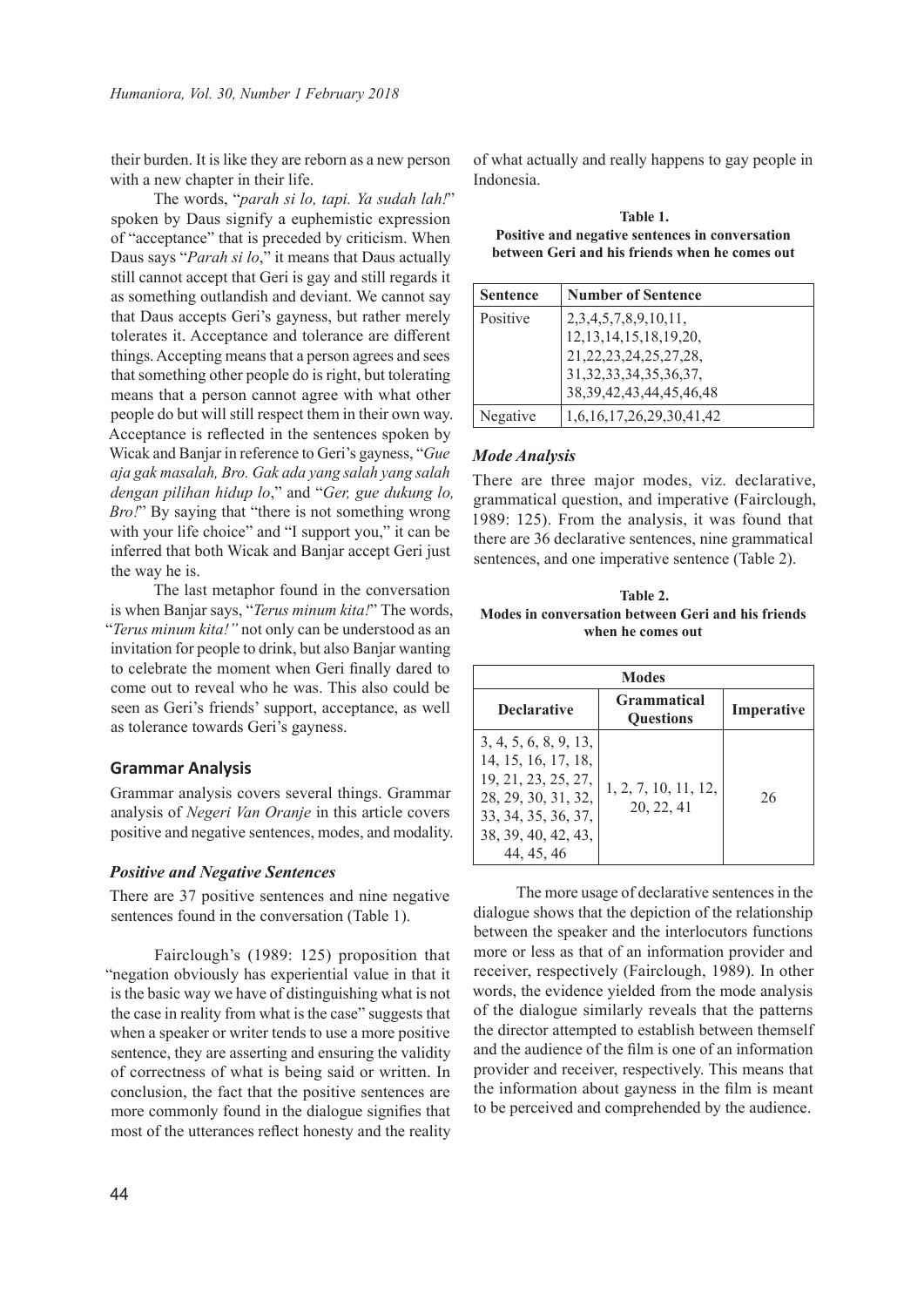### **Gay Scenes Analysis**

In this analysis, representative scenes from the film were selected to shed light on all of the important scenes in the film.

**Figure 2. Scene of Geri kissing his boyfriend, which is witnessed by Lintang**



The above scene (Figure 2) shows solid evidence that Geri is gay. When a man wants to kiss a man, there are no other reasons underlying the scene than both men being romantically attracted to each other. Lintang, who stands near them, looks shocked as she realizes the man she adores is about to kiss a man. Lintang's expression can merely be seen as disappointment and surprise, but it can also signify that gayness is still considered to be something abnormal to some people. The separation between Lintang and the gay couple in the form of the glass door can be understood as the life of a gay individual in Indonesia. They are actually obvious, yet they are separated from the majority of Indonesian people.

**Figure 3. Geri's painful expression when he tells Lintang what it feels like to be a gay man**



Geri shows a painful expression when he tells Lintang that he is gay (Figure 3). Although there are no sentences that literally say that Geri does not want to be gay, from his expression it can be inferred that he is suffering and that what is happening to him is something unexpected and he rejects it. The beach, as the place where Geri comes out to Lintang, can be

seen as a place where people usually uncover what they feel emotionally. So, the decision to make this "coming out" scene on the beach is because the place is representative of the things that Geri will confess.

**Figure 4. Lintang hugs Geri**



**Figure 5. Wicak shakes Geri's hand in support of his coming out**



**Figure 6. Banjar shakes Geri's hand in support of his coming out**



Lintang's hug and Wicak and Banjar's shaking hands are symbols of their acceptance with open arms of Geri and his particular sexual orientation (Figures 4, 5, and 6). It can be understood that coming out is the pinnacle moment for all gay people by revealing their existence to their surroundings, making themselves visible and acknowledged. Geri's smile is a mark of his relief that his barriers have finally been lowered he no longer needs to hide his true identity from his friends anymore (Figure 7).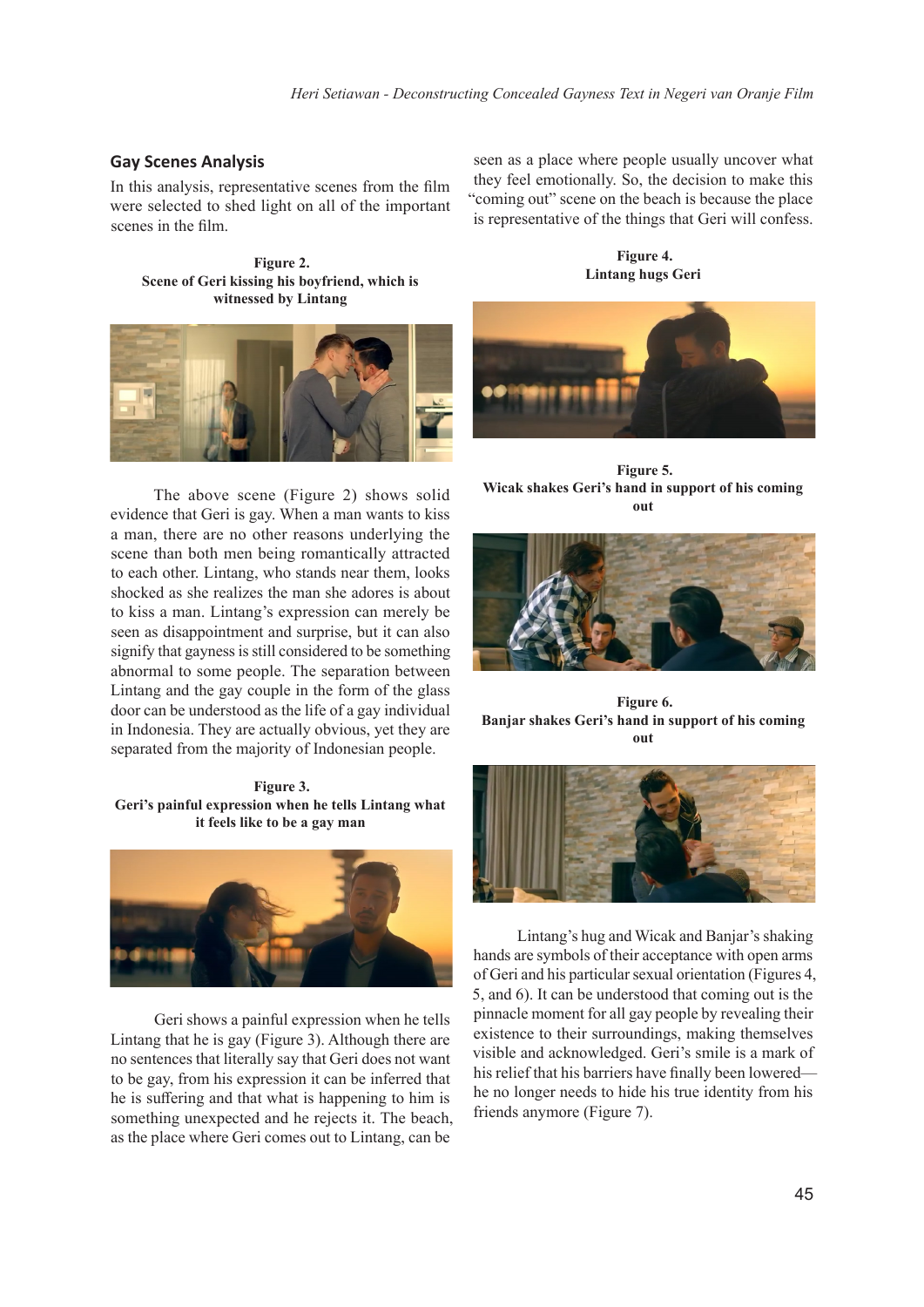**Figure 7. Geri's happy face seeing his friends accept his gayness**



**Figure 8. Daus addresses some concerns prior to fully accepting Geri's gayness**



Daus's conditional acceptance of Geri's gayness, on the other hand, is a sign that not all people can accept homosexuality; they can only tolerate it. Daus will only tolerate Geri if he is capable of fulfilling his conditions.

#### **Discourse Practice Analysis**

Discourse practice analysis covers the analysis of how the text was produced and consumed (Eriyanto, 2006: 316). The text production analysis in this film could be done by observing both the director and the writers of the script. The script of the film was based on the novel of the same name by Wahyuningrat, Adept Widiarsa, Annisa Rijadi, and Rizki Pandu Permana. Each of them was a post-graduate student in the Netherlands. The background of the writers could be used as a base to contribute to the discourse practice analysis. Gayness has long been a common thing internationally, particularly in the Netherlands. The fact the writers resided for a long time in the Netherlands made it usual for them to talk about and promote the topic of gayness in their novel, which was subsequently adapted into a film. It allowed them to "receive" the difference, where in Indonesia the topic remains a huge and hate-filled controversy. Their acceptance of the different sexual orientation is revealed when all of Geri's friends accept his gayness.

This indirectly signifies that the writers of the script show their acceptance and support of gay people. Even though the text of Geri's gayness appears to be trivial in the context of the rest of the film—it is only presented for several minutes out of the total running time of the film—it actually contains a message that the writer of the script wanted to reveal. The short duration of the gay scenes relate to the consumption process. The fact that homosexuality is still objected to makes the director play it safe by serving those scenes over a short time frame to avoid people's resistance without losing its essence.

In addition, the decision of the film's director to select a well-known, heterosexual Indonesian actor like Chico Jericho to play the role of the gay character also makes for an interesting discussion and analysis. Logically speaking, it can be understood as the manifestation of the director's apprehension, considering gay content is very sensitive and taboo in terms of both being talked about and shown in a nationally released film like *Negeri Van Oranje*. It will possibly generate a problem, particularly from the audience, if the actor who plays the gay role is also one who is "allegedly" gay. Such an allegation can come from the media, such as gossip on television or in magazines. Therefore, to lessen the potential tension and resistance from the public towards the homosexual content, they used a heterosexual actor in the role. It is more or less to distract the audience's attention and establish the notion that actually the role is not that serious. In other words, casting the heterosexual actor in the role of a homosexual eases the homophobia and drives the audience to think that the gay scenes are just part of the storyline without any significant ideology and messages that the director wished to deliver to the audience about homosexuality in Indonesia.

From the audience's side (consumers of the film), the way people consume, enjoy, and discuss the film can be observed from the comments section of the YouTube channel containing the video of *Negeri Van Oranje*, electronic newspapers, and private blogs. From these resources, the researcher observed that most of the film's audiences did not pay much attention to the gay scenes in the movie. They tended to mind the romance narration, the beauty of its locations, and the representation of the friendship between the members of AAGABAN. This indicates two things concerning the "less attention" paid by the collective audience. Firstly, the director was skillful in wrapping the story in the film with many picturesque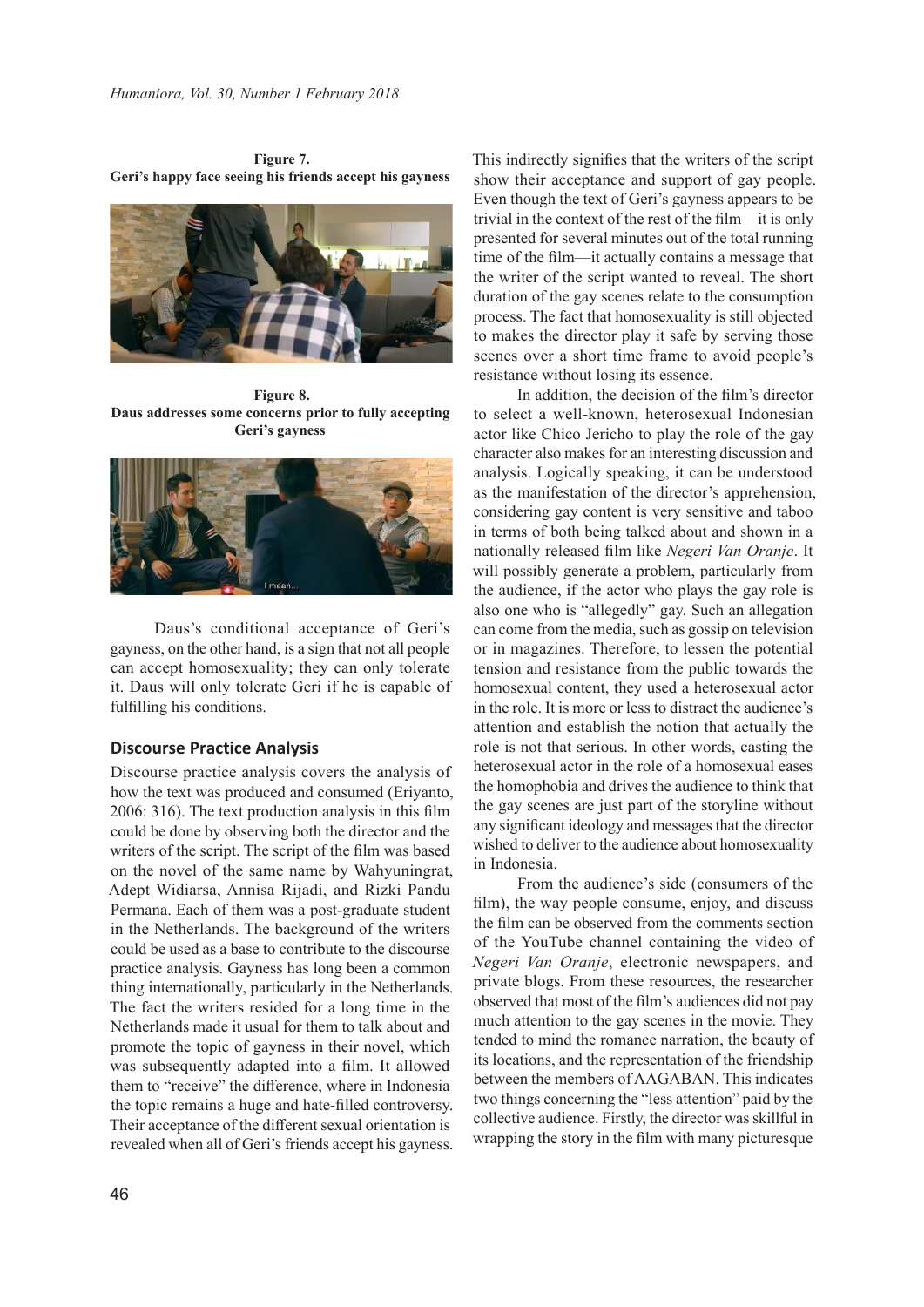places and a captivating friendship plot, both of which made the audience more likely to neglect the gay scene. Secondly, the short amount of time devoted to the gay scenes gave the impression that the director inserted the scenes as a triviality; a petty thing to fill the running time. Therefore, even though a part of the audience was cognizant of the gay content, based on the comments found in the resources, they did not mind or feel insecure by the presence of these scenes in the film. Further proof of this statement is found in the fact that the film was successful upon its release, attracting more than 400,000 people to watch it in spite of its inclusion of gay scenes. In order words, relating the production and the consumption process of this film, it can be said that the director of the film succeeded in inserting a gay storyline, which is regarded as sensitive and taboo in Indonesia, into the nationally released film. This is an important path to mark as a success in the promotion of gayness without significant social resistance in a country where gayness is still considered queer and immoral.

### **Sociocultural Analysis**

In situational analysis, we have to relate the parts of the film being discussed in this article to the zeitgeist of when it was made. In 2015 to 2016, gay issues were re-aroused in Indonesia. There were many discussions and debates addressing this issue (BBC News, 2017; Pleasance, 2017; Yosephine, 2016; Kwok, 2016; Westcott, 2017). Although the major theme of the film is the adventures of five Indonesian students in the Netherlands, we cannot neglect the presence of the gay scenes and when Geri comes out. If we connect it to the related situation in Indonesia, we can infer that the film's director wanted to delineate the current condition of homosexuality and show his tolerance and acceptance of gay people in Indonesia. Nevertheless, when Geri says it is difficult to be gay, that he has to pretend to be a straight man, and when Daus shows his conditional tolerance (refer to the transcript above), the director also wants to emphasize that it is very difficult to be openly gay in Indonesia.

There are some aspects we have to relate to the film in the institutional analysis. The first is the novel on which the film is based. Since it is the novel that originally portrays Geri's gayness and his coming out, these scenes also had to be presented in the film, as well. The novel is the most influencing institution, requiring the gay scenes to appear in the film. The second is Indonesians' perspectives on homosexuality.

This accounts for the small proportion the gay scenes in the film.

In the societal analysis, the researcher analyzed the influence of social aspects on the film, for example political, economic, and cultural systems. The fact that gayness is the most hate-filled and controversial issue in Indonesia, and that gay people encounter difficulties in making themselves visible or able to voice their opinions and claim their human rights, impacted the proportion of gay scenes in the film. Indeed, this proportion was based on the story in the novel. However, when it was turned into a film, the director had the authority to determine how the film would be produced. The gay scenes occupied only 6 minutes 20 seconds (1:18:10–1:24:30) out of the total duration of the film (95 minutes 39 seconds). The short duration of this content could be understood as the director wanting to make "as if" the gay scenes were merely petty complementary scenes since they contained a controversial topic. Therefore, the decision to limit their duration could be understood to indicate that the director was aware that this topic is very sensitive in Indonesia and did not want the gay scenes in the film to ruin the rating of the film in the theater. In short, to make the film still "acceptable" in Indonesia without losing its essence, which was taken from the novel, the director decided to make the scenes short.

#### **CONCLUSION**

A film does not always look as plain as it shows. Sometimes, implicitly, it brings an ideology that is supposed to be spread to its audience. Plainly, the audience will only see that the story in *Negeri Van Oranje* is one of the lives of five Indonesian students during their post-graduate studies in the Netherlands, involving their friendship, adventure, love, conflict, etc. The appearance of gay scenes three quarters into the film will not be regarded as an essential matter if the audience is not being critical at this point. The role of critical discourse analysis is considered pivotal in this case to deconstruct the hidden ideology so that it can be perceived clearly.

From the analysis of the gay scenes in *Negeri Van Oranje*, it was obtained that it is not easy to be a closeted gay or even an openly gay person in Indonesia. Aside from the fear of being rejected, hated, bullied, and marginalized, some gay people do not feel content with their sexual orientation. They actually refuse to be gay; they are confused about how to deal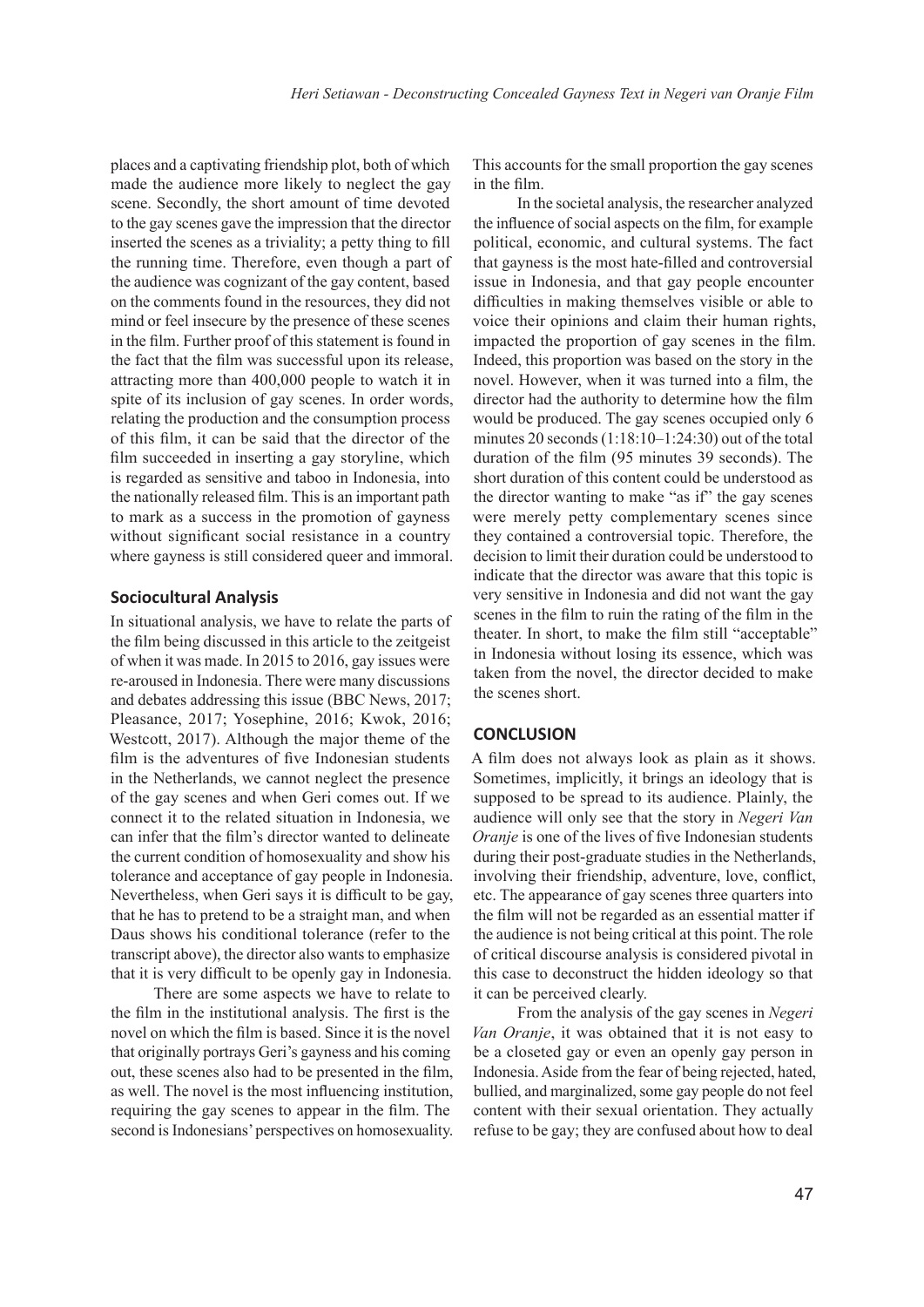with something that they do not know when it came and became a part of their life. They object to their gayness but they are incapable of finding ways to escape it.

At some points, it can be known that homosexuality is not a matter that can be spoken about freely in public. Some of the evidence to support this notion that homosexuality is still considered taboo, based on the film analysis, is in the fact that the director chose to cast a well-known heterosexual actor to play the homosexual character in the film, as well as the limited number and duration of gay scenes in the film. This is to obscure the presence of the gay representation in the film so that the homosexual content is covered by the heterosexual persona carried by the actor. As a result, the audience will tend to think lightly of the gay content rather than problematize it.

In short, the gay scenes in *Negeri Van Oranje* can serve as a basis to see what happens to homosexual people in our surroundings in Indonesia, particularly in recent years; what they feel, experience, and hope to happen. Acceptance and tolerance are the two main things that they wish to obtain and how they wish to be treated. By the ability of the researcher to infer from the film these facts about how gay people live their life in Indonesia, there is solid proof that film is not just a medium for entertainment and leisure, but can also go beyond and transcend what people expect, which is to depict a sociocultural phenomenon in their surroundings.

However, the tiny scope of this research, which only covers one film, leaves several things concerning gay content in Indonesian films to be researched, such as the representation of homosexuality and gay individuals in Indonesian films across years, their iconic behaviors, iconic language styles throughout the years, etc. Future researchers are expected to analyze more Indonesian films to find and contribute something new related to Indonesian gay representation. The film, if it abides, can belong to one of the most recent crop of Indonesian films seen to have gay storylines. More profound research on this matter could make significant contributions to the attainment of a deeper understanding of gayness in Indonesia based on the perspectives planted in Indonesian films, especially in the modern age.

### **REFERENCES**

- BBC News. (2017, May 23). Indonesian men caned for gay sex in Aceh. *BBC News*. Retrieved from http://www.bbc.com/news/world-asia-39996224.
- Bendel, J. A. (2013). A Queer Perspective: Gay Themes in The Film Interview with The Vampire. *Graduate Thesis*. Colorado: Colorado State University.
- Bermudez, P. A. (2008). The Social Impact of "Brokeback Mountain:*"* A Reception Study. *Graduate Thesis*. Florida: University of Miami.
- Eriyanto (2006). *Analisis Wacana Pengantar Analisis Teks Media*. Yogyakarta: LkiS.
- Fairclough, N. (1989). *Language and Power*. New York: Longman Inc.
- ---------- (1995). *Critical Discourse Analysis: The Critical Study of Language*. Essex: Longman.
- Fauzan, U. (2013). Analisis Wacana Kritis Model Fairclough. *Jurnal Pendidik*, Vol. 5 (2).
- Film Indonesia (2015). *Data Penonton.* [online article]. September 2, 2017. Available at: https:// filmindonesia.or.id/movie/viewer/2015#.Vosf6\_ l97IU
- Giannetti, L. (2008). *Understanding Movie*. New Jersey: Pearson.
- Gythfedt, T.A. (2008). *That is so gay! A textual analysis of gay male stereotypes in Six Feet Under and Queer as Folk (with a queer theoretical perspective)*. Unpublished Graduate Thesis. Oslo: University of Oslo.
- Kwok, Y. (2016, February 23). LGBT Rights in Indonesia Are Coming Under 'Unprecedented Attack'. *Time*. Retrived from http://time.com/4447819/ indonesia-lgbt-islam-muslim-gay-bi-transgender.
- Maimunah (2014). Understanding Queer Theory In Indonesian Popular Culture: Problems and Possibilities. *Jurnal Lakon*, Vol. 1 (3).
- Muthmainah, Y. (2016). LGBT Human Right in Indonesian Police. *Indonesian Feminist Journal*, Vol. 4 (1).
- Nugroho, S.C *et al.* (2010). *Pengambilan Keputusan Menjadi Homoseksual Pada Laki-Laki Usia Dewasa Awal*. Semarang: Diponegoro University.
- Pew Research Center (2013). *The Global Divide on Homosexuality: Greater Acceptance in More Secular and Affluent Countries*. [online article]. August 14<sup>th</sup>, 2017. Available at: http://www. pewglobal.org/2013/06/04/the-global-divide-

on-homosexuality/.

Pleasance, C. (2017, May 23). Two gay men are each caned 85 times in Indonesia's only sharia law province after vigilante group raided their home and handed them over to the authorities. Retrieved from http://www.dailymail.co.uk/